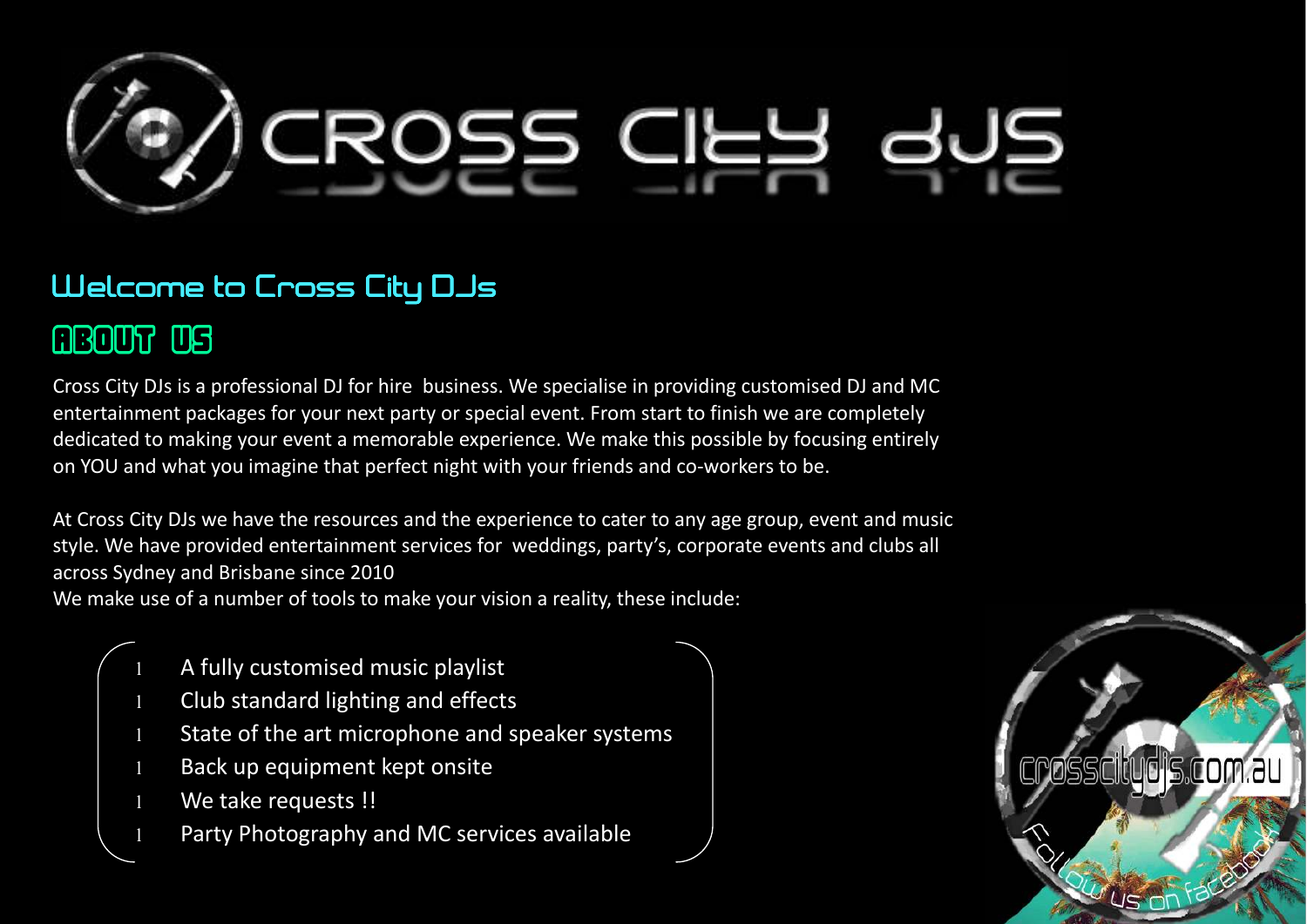

# Our team

### Lawrence

Founder of Cross City DJs, Lawrence is known across Sydney for his ability to get people out of their seats and into the partying spirit. As a senior student of Music Technology at the Griffith conservatorium Lawrence has pursued a career in DJ performance andmusic production since a young age. Having performed at some of the most prestigious events across Australia Armed with a laptop and a huge collection of the latest music from around the world, Lawrence can deliver the ultimate club party set.



### Daniel

Having worked in the Brisbane music industry for several years, Daniel has amassed a wealth of experience in DJ work for people of all ages and musical tastes from the glam rock ballads of the 70s to the top 40 party tracks of today he is able to get any and all party goers out onto the dance floor. he has studied live sound, and theatre, and is a well-versed and experienced multi-genre musician.

Daniel has studied Audio Engineering at JMC Academy as well as Live Production, Theatre and Events at the Queensland Institute of Tafe, he is a qualified live sound and lighting engineer and has done clubbing and event work all over the greater south-east Queensland area, He will use his talents to bring a truly unique experience to your next party or event.



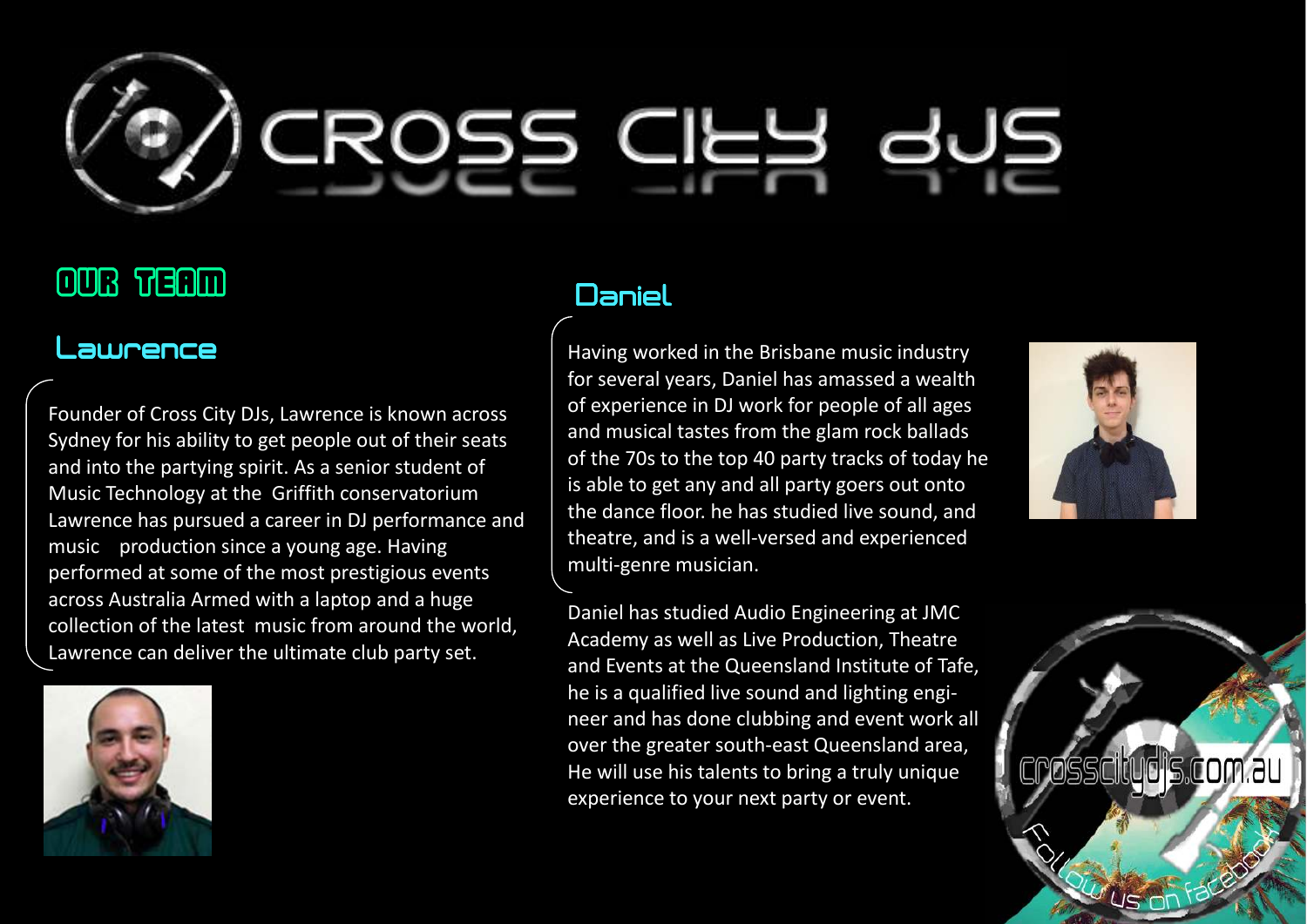

## Testimonials

At Cross City DJs there's nothing we care about more than the end result . Customer satisfaction is always our top priority, here are what a few of our past clients have had to say about our services:

#### **Samantha's New Year's Celebration -**

Wow, we had an awesome time! The light show was amazing, thanks for making this the best New Year's party ever!

#### **VET conference masquerade party at Brisbane Entertainment Centre -**

Only thing better than the food was your service! Truly a night to remember, never seen that dance -floor so packed and your staff were professional and punctual.

#### **Jennifer and Daniels wedding reception -**

Thank you so much ! You guys did a great job. The MC was hilarious! Our friends are having a wedding next month and we will be recommending you to them.

#### **Suzie's daughter's 18th birthday -**

My husband hasn't danced like that since our wedding! My daughter and her friends had a great time too. Awesome effort.

crosscitudis.com.au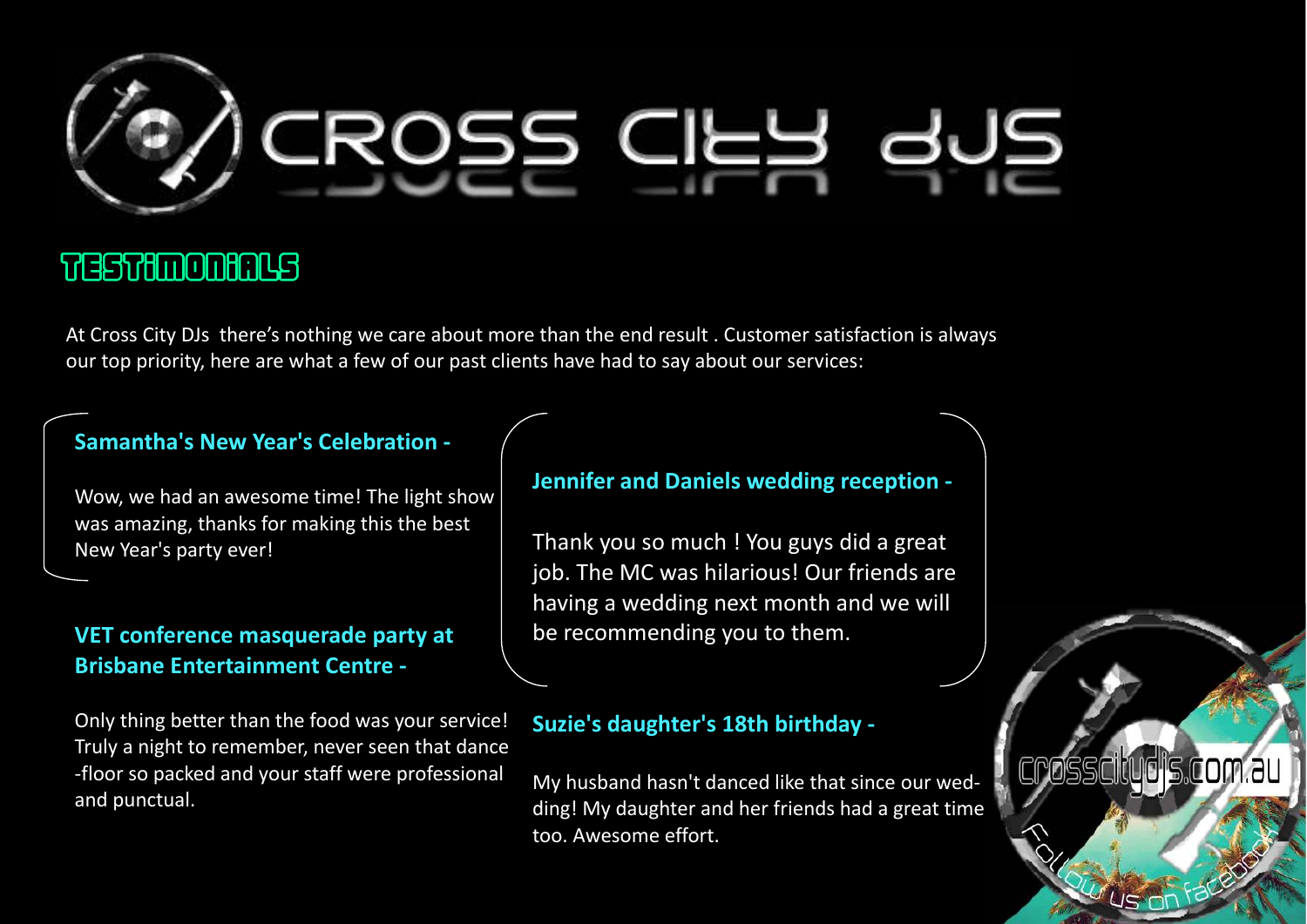

# Packages and Prices

### The BASS package

- 2 wireless microphones
- l Extensive customer service from start to finish
- l Create a Customised playlist
- l The most Powerful PA speakers available, enough volume for over 2500 guests
- l Smoke machine (Sea of Clouds)
- 1 16 inch disco ball (if requested)
- l Travel to and from the venue (our competitors oftencharge for this)
- Professional club lighting and effects x6 lights
- l Song requests available !!

3 HRS: \$ 300 5 HRS: \$ 450

4 HRS: \$ 400 ALL NIGHT: \$ 600

# Party Photographer

Hire a party photographer for your next event and have crisp, high res photos of all the nights fun times and memories for you to tag on The Cross City DJs Facebook page

rosscitudis.com.au

\$ 200

# + MC Services MC Services

Hire a Master of Ceremonies for your next wedding or corporate function

\$200